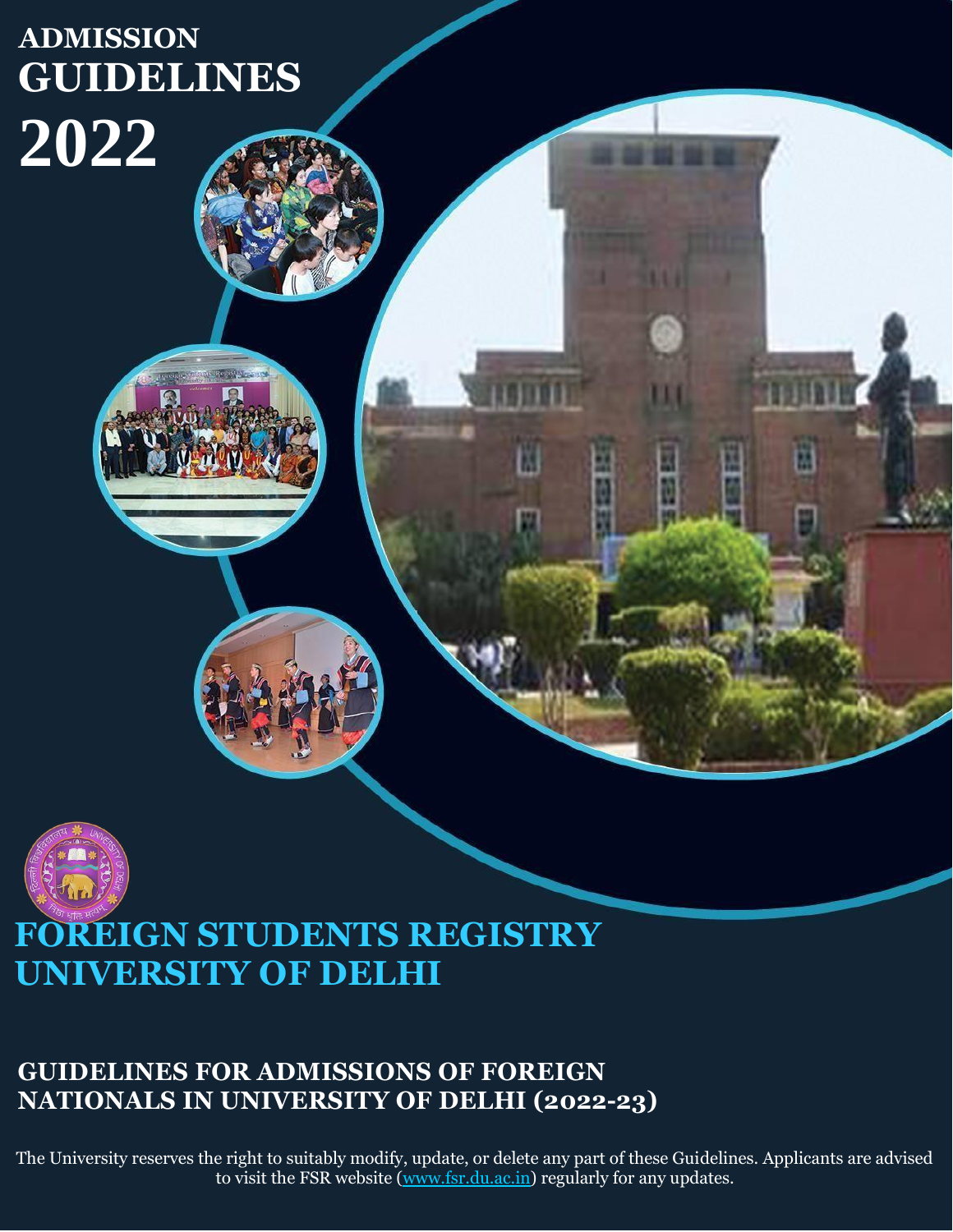# **Table of Contents**

 $\mathbf{1}$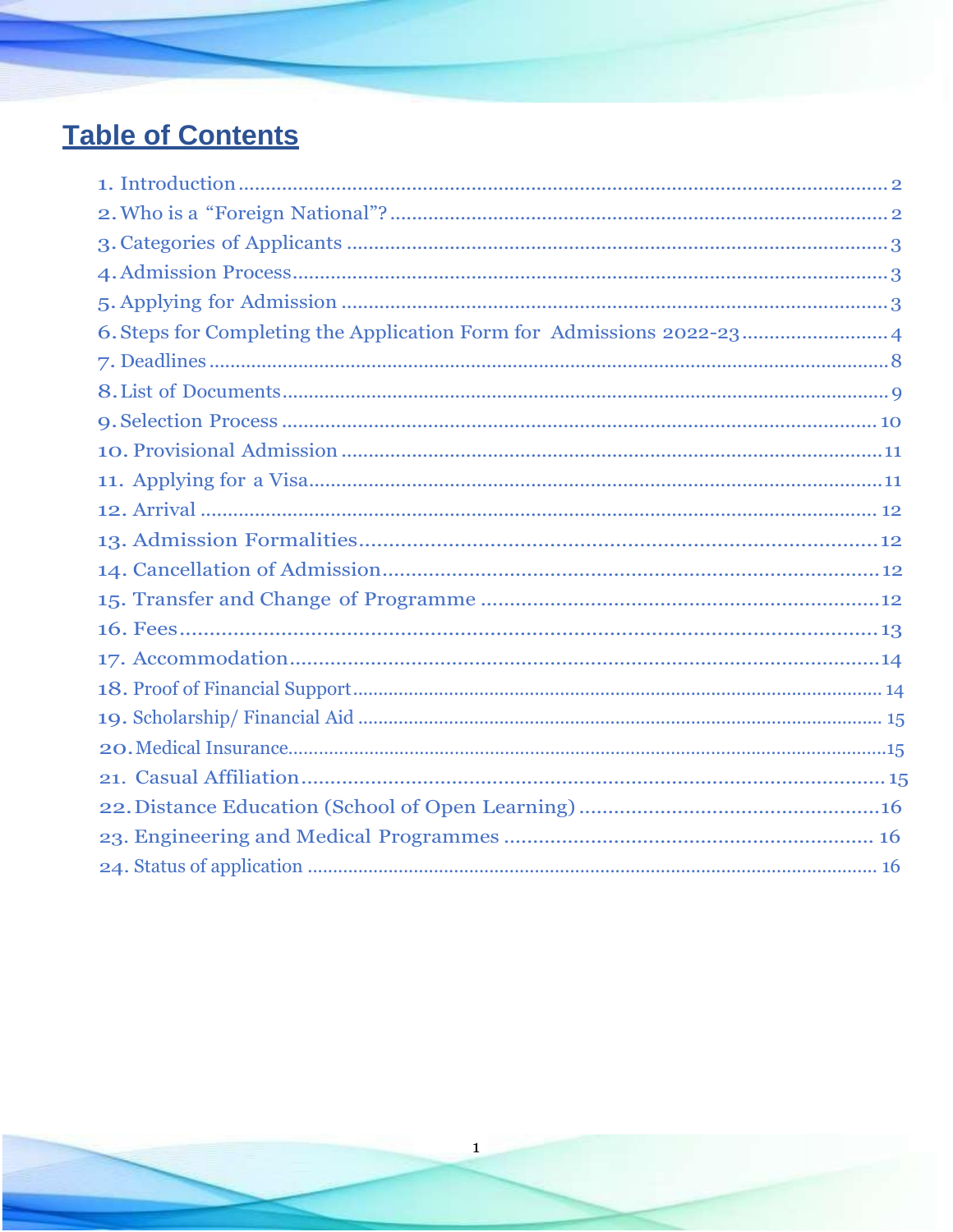## <span id="page-2-0"></span>**1. Introduction:**

(FSR) is the window for admission of foreign nationals in University of Delhi in its different [Programmes of Study](http://fsr.du.ac.in/programme.html) taught in its various Colleges, Departments and Centres. To know more about the various academic programmes, visit the University's website [\(www.du.ac.in\)](http://www.du.ac.in/). All information related to admission for foreign nationals is available at the FSR website [\(www.fsr.du.ac.in\)](http://www.fsr.du.ac.in/).

## <span id="page-2-1"></span>**2. Who does qualify for admission through FSR"?**

**Candidate who holds a Passport/ Citizenship of a country other than India. Candidate who has an OCI/ PIO Card along with a Passport of a country other than India.**  (Note: there is no quota or preferential seats for such Card

**A Non-Resident Indian (NRI) whose qualifying examination is from an International Board or a Foreign University will not be eligible for admission under the Foreign National category.**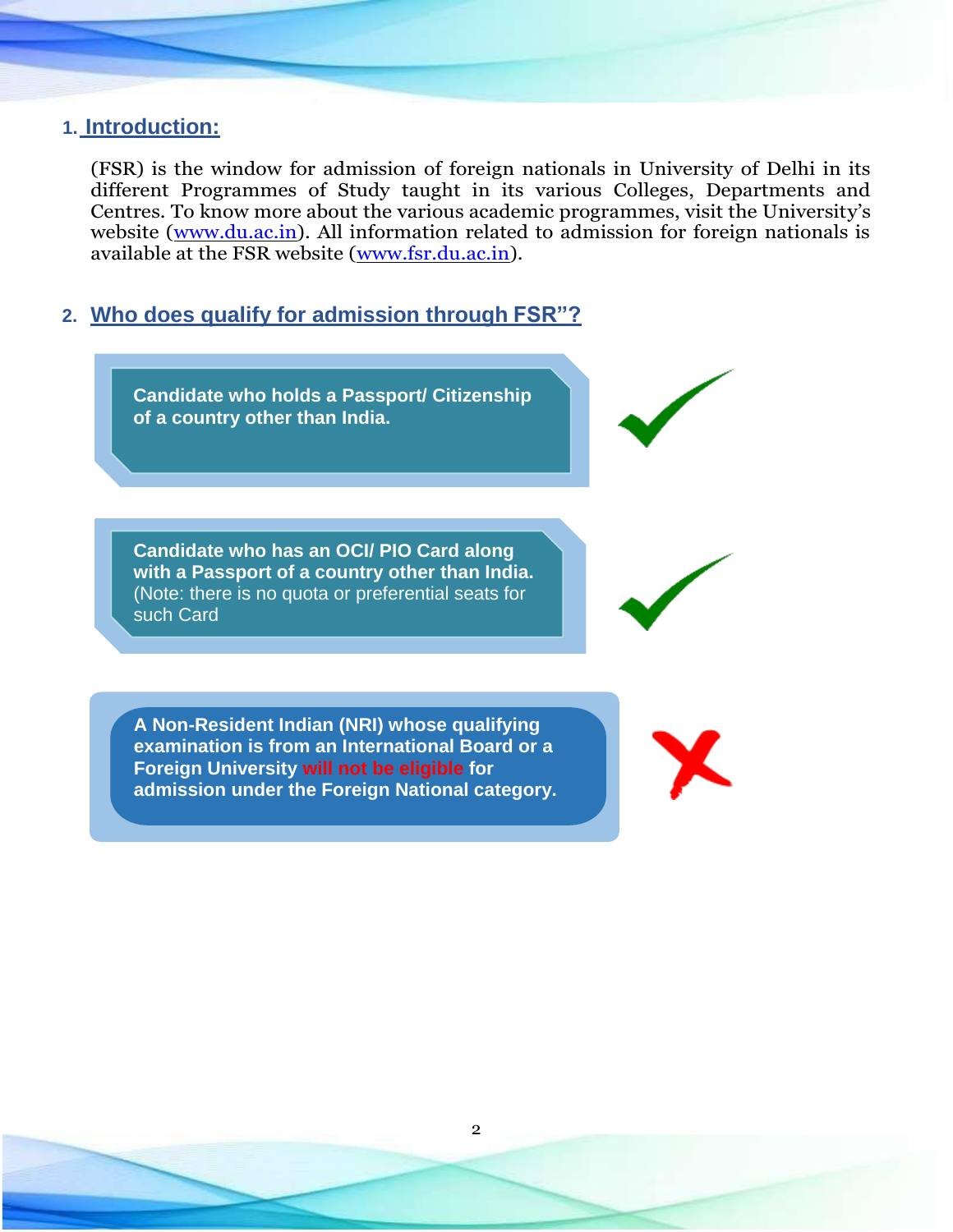# <span id="page-3-0"></span>**3. Categories of Applicants**

Foreign nationals are admitted to various [Programme of Study](http://www.fsr.du.ac.in/programme.html) in [University of Delhi](http://www.du.ac.in/du/) under the following categories:

(a) Self-financing Students (including those who have certain non-ICCR scholarships) *(b)* Students with the Indian Council for Cultural Relations (ICCR), Government of India under its various Scholarship schemes. *Such application reaches us through the ICCR only.*

(c) Overseas students can apply for a maximum two Semesters' part-time affiliation without leading to the award of any degree from our University.

## <span id="page-3-1"></span>**4. Admission Process**

The process from **"Application to Admission"** comprises of 4 broad steps as listed:

**Step 1. [Apply:](http://fsr.du.ac.in/pdf/10022020_Admission%20Procedure%202020-21.pdf)** Prospective student applies

**Step 2. [Admission](http://fsr.du.ac.in/pdf/10022020_Admission%20Procedure%202020-21.pdf) Process:** FSR Office evaluates applications and offers admission to selected candidates

**Step 3. [After Selection:](http://fsr.du.ac.in/pdf/10022020_Admission%20Procedure%202020-21.pdf)** Provisionally selected candidates follow necessary formalities before arriving in Delhi.

**Step 4. [After Reaching Delhi:](http://fsr.du.ac.in/pdf/10022020_Admission%20Procedure%202020-21.pdf)** Such candidates are required to complete other procedures.

# <span id="page-3-2"></span>**5. Applying for Admission**

(a) **Self-financing applicants and applicants with scholarship other than ICCR (Category 3a)** need to apply online at the FSR Portal <http://fsr.du.ac.in/index.html> Guidelines for completing the form can be found in point 6 (page 4)



**(b) Application process for ICCR applicants (Category 3b)**



*ICCR applicants need to follow the application process as laid down by ICCR [\(www.iccr.gov.in](http://www.iccr.gov.in/) ) and apply accordingly. However, such person can also apply under self-paying students' category at our portal(* [https:/fsr2022.uod.ac.in/](https://fsr2022.uod.ac.in/)*)*

- (c) **Casual Affiliation (Category 3c):** applicants may refer to point 20 (page 16)
- (d)Candidate desirous of applying to St. Stephen's College must complete both the FSR Online Application form and that of the application form of the concerned College.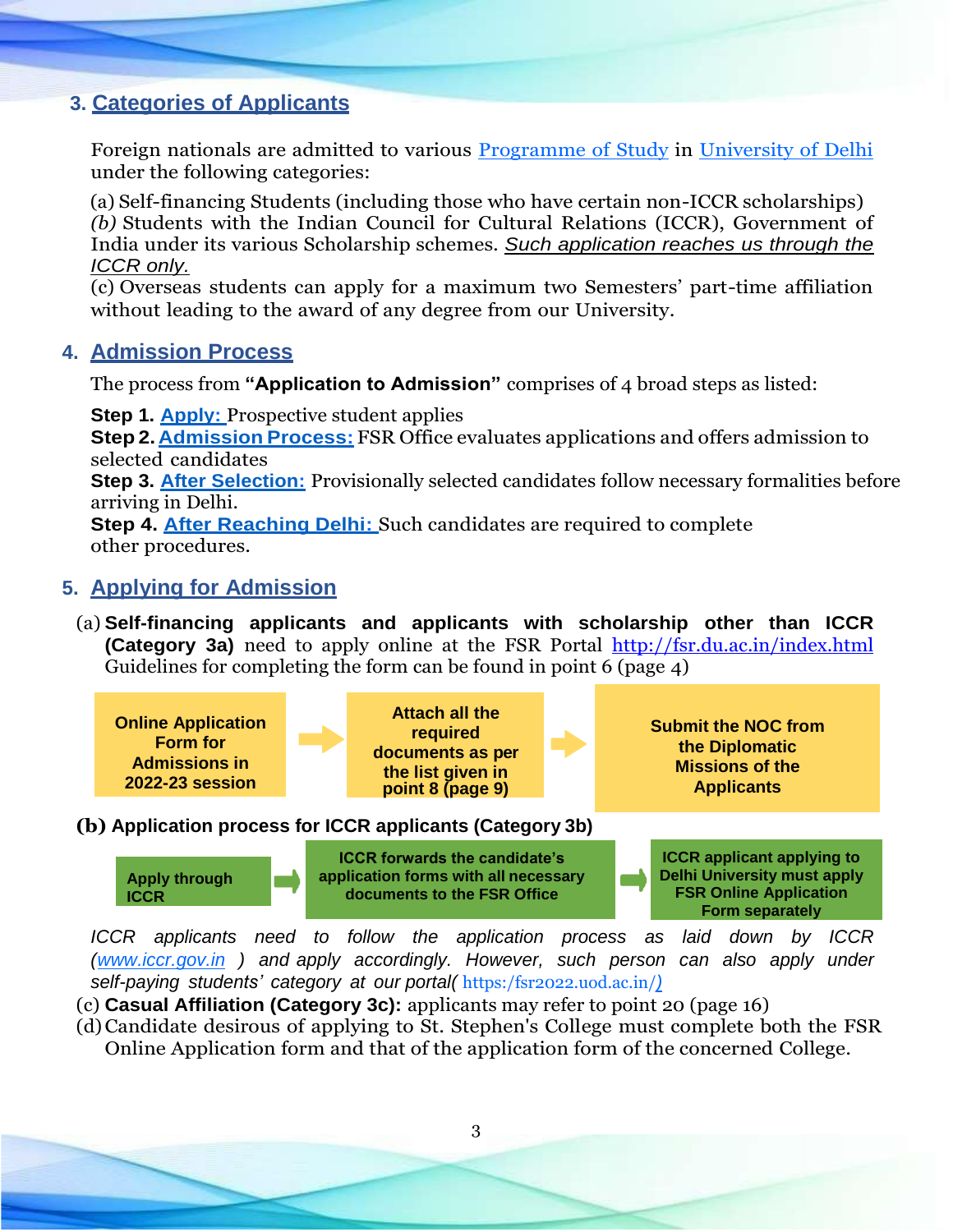# <span id="page-4-0"></span>**6. Steps for Completing the Application Form for Admissions 2022-23**

This section provides guidelines on filling in the **Application Form for Admissions 2022-23 for Foreign Nationals** and completing the application process.

1) The online form is common for admission to the various programmes of study (Undergraduate/Postgraduate/Certificate and Diploma Programmes/M.Phil. and Ph.D.) in the different Colleges/ Departments/Centres/Schools of the University of Delhi. **There is no offline form for admission**.

2) Candidates have to register through the link **"Online Registration for Admissions 2022- 23"** available on the FSR website **[http://fsr.du.ac.in](http://fsr.du.ac.in/)** to access the **Application Form for Admissions 2022-23 for Foreign Nationals**.

**3)** The application entails a **non-refundable** application fee of INR Rs 1,500 (One Thousand and Five Hundred). The fee is to be paid through both national and international cards (credit card/debit card/netbanking) but **NOT foreign currency travel card.**

4) The applicant may fill in multiple forms if he/she wants to opt for more than three choices of Courses permissible in the application form. A non-refundable fee of Indian Rupees 1,500 will be charged for each application.

5)If the applicant is submitting multiple applications, the applicant must use different e-mail id for each application. Each application would be assigned a different (unique) application number.

6) The submitted form must be complete in all respect as incomplete forms will be summarily rejected. In case any of the fields do not apply to you, enter 'NOT APPLICABLE" in that particular box.

7) Once the application fee is paid, the portal would open once again for 10 days to make correction, upload the missing documents and files, such date for reopening would be announced on the FSR website only.

8)If there is any name change in the academic certificates, an authorized certification from applicants' country duly signed by government body must be uploaded.

9) The photo of the applicant should not be older than six months from the date of application, its size being  $2 \times 2$  inches ( $51 \times 51$ mm) and head must be between  $1 - 1$ 3/8 inches (25 - 35 mm) from the bottom of the chin.

10) After payment of fees, please keep a copy of Application form with you which may require for future use.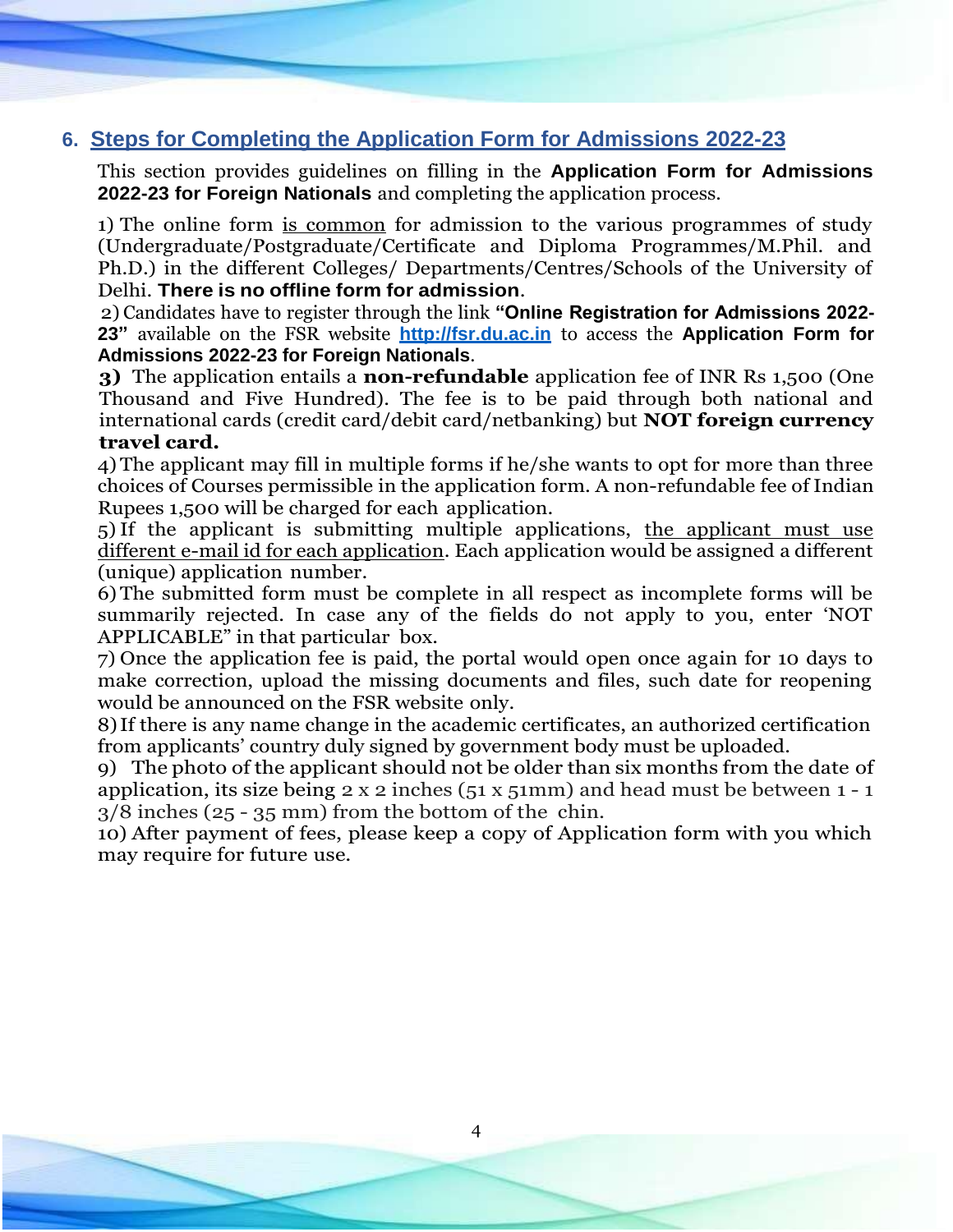For filling in the application form 2022-23, applicants may refer to the followings:

#### **STEP I:"New User Sign Up"**

Candidates must first register online by clicking on the link **"Online Registration for Admissions 2022-23"** available on FSR website. As a first-time user, click on **"New User SignUp"**. Candidate shall be asked for a "e-mail id" , "password" and "mobile number". The mobile number should be in the format +countrycodemobilenumber with no special characters or spaces between the numbers. The mobile number should not be suffixed with "0". The registered email-id would be the only method for any future communication from University of Delhi for all your admission-related matters. So, be careful to save this e-mail id and password. Forgetting these could cause delays in processing. We suggest that you provide an e-mail id which you access regularly.

#### **STEP II:"Registered User Login"**

After completing Step I, applicants can log on to the admission portal to fill the **"Application Form for Admissions 2022-23 for Foreign Nationals"** through the **"Registered User Login"** section in the link **"Online Registration for Admissions 2022-23"** available on FSR website. In the "Registered User Login" section, the applicant shall enter the email-id as username and the "Password", which the applicant created during the "New User SignUp" of Step #I. The same login information is to be used by the applicant every time that he/she wishes to access his/her application form. After successful login in Step II, you will be able to view the **"Application Form for Admissions 2022-23 for Foreign Nationals"** on your screen.

**STEP III:** Filling up the **"Application Form for Admissions 2022-23 for Foreign Nationals"**

The form has different sections as follows:

#### ❖ *Section I: Personal details*

Please ensure that your name which you enter here matches exactly with the name on your passport. (For the case of Tibet nationals, the name should match with that on their Registration Card). Make sure that all other details are entered correctly. Tibet nationals who do not have a passport number will need to fill the Registration Card number in the field for passport number.

Provide details of employment, if applicable.

#### ❖ *Section 2: Academic details*

Provide details of all the examinations upto the qualifying one and other exams as mentioned. Indicate your level of proficiency in English language.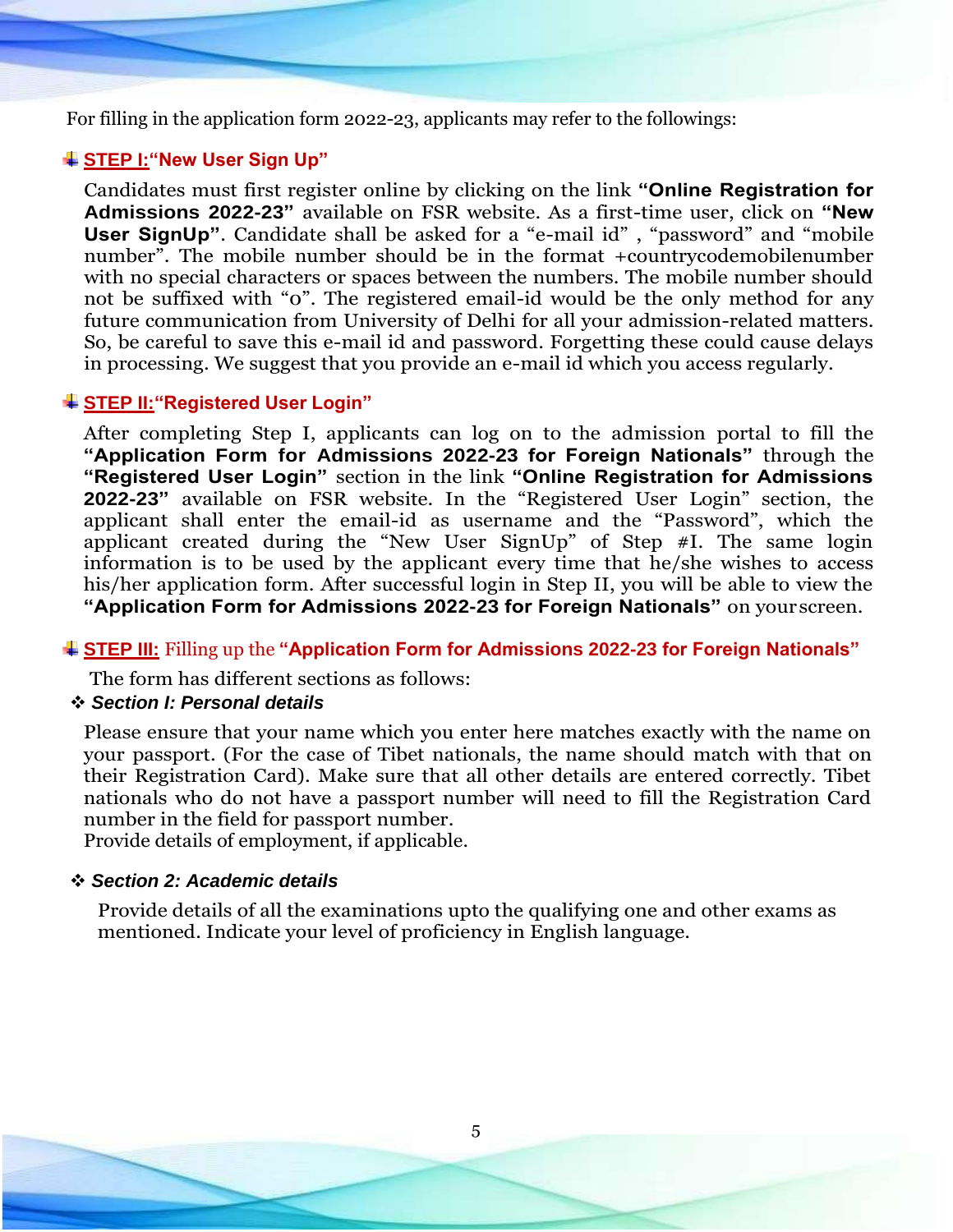#### ❖ *Section 3: Programme of Study*

➢ **Select the programme of study** from the following options:

- 1. [Under-Graduate](http://fsr.du.ac.in/pdf/UG%20PROGRAMME-1.pdf) (UG)
- 2. [Post-Graduate](http://fsr.du.ac.in/pdf/02032020_PG-Programme.pdf) (PG)
- 3. [Certificate and](http://fsr.du.ac.in/pdf/19032019_CERTIFICATE%2C%20DIPLOMA%2C%20ADVANCE%20DIPLOMA%20PROGRAMME.pdf) Diploma
- 4. [M.Phil.](http://fsr.du.ac.in/pdf/M.PHIL%20PROGRAMME.pdf) and [Ph.D.](http://fsr.du.ac.in/pdf/PH.D%20PROGRAMME.pdf)
- 5. School of Open Learning (SOL) [Programmes](https://sol.du.ac.in/) (UG and PG)

The candidate must ensure the fulfilment of the minimum eligibility criteria for the programme and the Courses which he/she is applying for. This information is available on [www.du.ac.in](http://www.du.ac.in/) and the websites of the different departments. Additional information may also be found on

- ❖ [https://admission.uod.ac.in/userfiles/downloads/PG%20Bulletin%2](https://admission.uod.ac.in/userfiles/downloads/PG%20Bulletin%202021-22%2023.07.2021.pdf) [02021-22%2023.07.2021.pdf](https://admission.uod.ac.in/userfiles/downloads/PG%20Bulletin%202021-22%2023.07.2021.pdf) for thepostgraduate(PG) programme,
- ❖ [http://www.du.ac.in/du/uploads/COVID-19/28062020\\_UG.pdf f](http://www.du.ac.in/du/uploads/COVID-19/28062020_UG.pdf)orthe undergraduate (UG) programme and
- ❖ [http://fms.edu/sites/default/files/files/FMS\\_MBA\\_FULL\\_TIME\\_2021\\_23.pdf](http://fms.edu/sites/default/files/files/FMS_MBA_FULL_TIME_2021_23.pdf) for MBA courses.
- ❖ [http://du.ac.in/du/uploads/22082017\\_Ordi.pdf Ordinance 6 for M.Phil](http://du.ac.in/du/uploads/22082017_Ordi.pdf%20Ordinance%206%20for%20M.Phil) and PhD programmes.

The list of courses on offer in each of these programmes is available at [http://fsr.du.ac.in/programme.html.](http://fsr.du.ac.in/programme.html)The candidate may apply for more than one programme of study. However, for each programme a separate application form has to be submitted by providing a separte e-mail id and with the payment of a nonrefundable application fee of INR 1500.

#### ❖ *Section 4: Upload documents*

Upload all the [mandatory documents](#page-9-0) as mentioned in the Application Form.

#### ❖ *Section 5: Preview*

You will be able to view your application form. *Review it carefully and ensure that all fields have been correctly entered.*

#### ❖ *Section 6: Payment*

• Once the application is complete in all respects and has been previewed satisfactorily, the next step is the payment, click the "Submit" button to be directed to the payment gateway. Payment of INR 1500/- can be made through the payment options debit card/credit card/netbanking.

• On the successful payment of fees, an application number is generated. Save a printout of this page.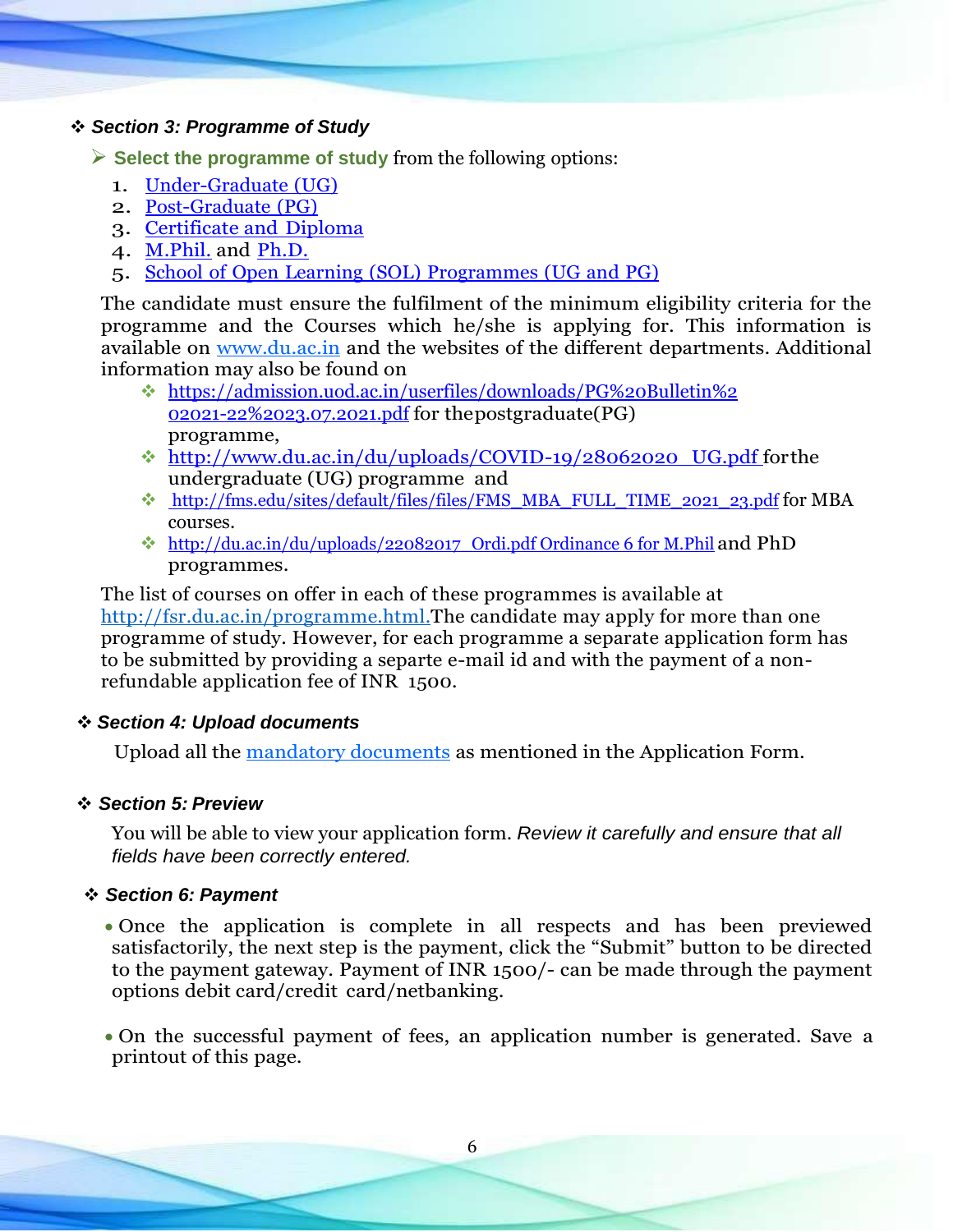#### **New changes regarding the applications from Afghanistan/ Bhutan/ Nepal/ Tibet:**

The old practice of submitting hard copy through the diplomatic/ bureau offices in Delhi is done away with. Applicants from these countries are required to obtain "No Objection Certificate" from their diplomatic mission/ bureau office. It is necessary to submit this NOC to us before the admission lists are announced.

#### **Applicants from Australia/ Canada/ UK/ USA:**

The old practice of submission of "No Objection Certificate" from their diplomatic missions will continue which can be uploaded on the portal. Original will be required at the time of taking admission. **NO PHYSICAL COPY IS REQUIRED TO BE SUBMITTED AT THE TIME OF APPLYING ONLINE.**

**To know about new changes regarding "UNDERGRADUATE CURRICULUM FRAMEWORK – 2022 BASED ON NATIONAL EDUCATION POLICY 2020" click at [http://du.ac.in/uploads/new](http://du.ac.in/uploads/new-web/02032022_UGCF.pdf)[web/02032022\\_UGCF.pdf](http://du.ac.in/uploads/new-web/02032022_UGCF.pdf)**

#### **For Any Enquiry:**

Applicants may write to us at: <u>[fsradmissions@du.ac.in](mailto:fsradmissions@du.ac.in)</u>. Please do mention your query in the 'SUBJECT' area.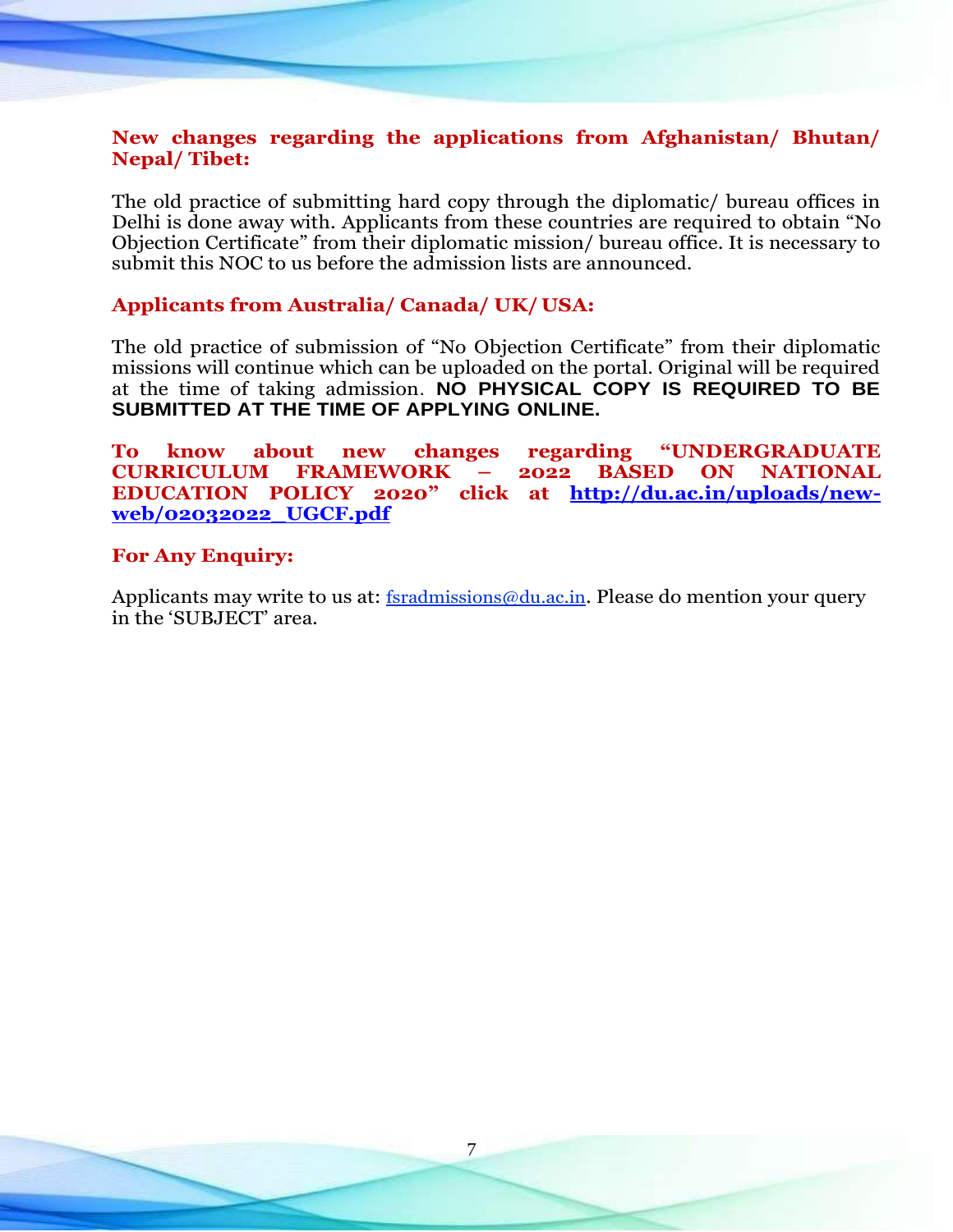# <span id="page-8-0"></span>**7. Deadlines**

| S.No                    | <b>Programme of Study</b>                                                                                                                      | <b>Last Date for submission of</b><br>online application forms at<br><b>FSR website by foreign</b><br>nationals |
|-------------------------|------------------------------------------------------------------------------------------------------------------------------------------------|-----------------------------------------------------------------------------------------------------------------|
| 1.                      | <b>Master of Business Administration</b><br>(MBA) and Ph.D Programme in<br><b>Management Studies</b>                                           | 18th April, 2022 (Monday)                                                                                       |
| 2 <sup>2</sup>          | <b>Under-Graduate Programme (UG)</b>                                                                                                           | 31st May, 2022 (Tuesday)                                                                                        |
| $\mathbf{3}$            | <b>Post-Graduate Programme</b><br>(PG) (except MBA)                                                                                            | 29th June, 2022 (Wednesday)                                                                                     |
| $\overline{\mathbf{4}}$ | Ph.D Programme (other than Ph.D. Programme in<br><b>Management Studies)</b>                                                                    | 20th July, 2022 (Wednesday)                                                                                     |
| 5 <sub>1</sub>          | <b>Certificate/ Diploma/ Advanced Diploma /PG</b><br><b>Diploma courses</b>                                                                    | 15th August, 2022 (Monday)                                                                                      |
| 6.                      | <b>School of Open Learning (SOL)</b><br>for Bachelor's and Master's<br><b>Courses (only Nationals from</b><br>Nepal/Tibet/Bhutan are eligible) | 15th August, 2022 (Monday)                                                                                      |
| 7.                      | <b>Casual Affiliation (for those desirous of studying</b><br>for 1 or 2 semesters)                                                             | 24th August, 2022 (Monday)                                                                                      |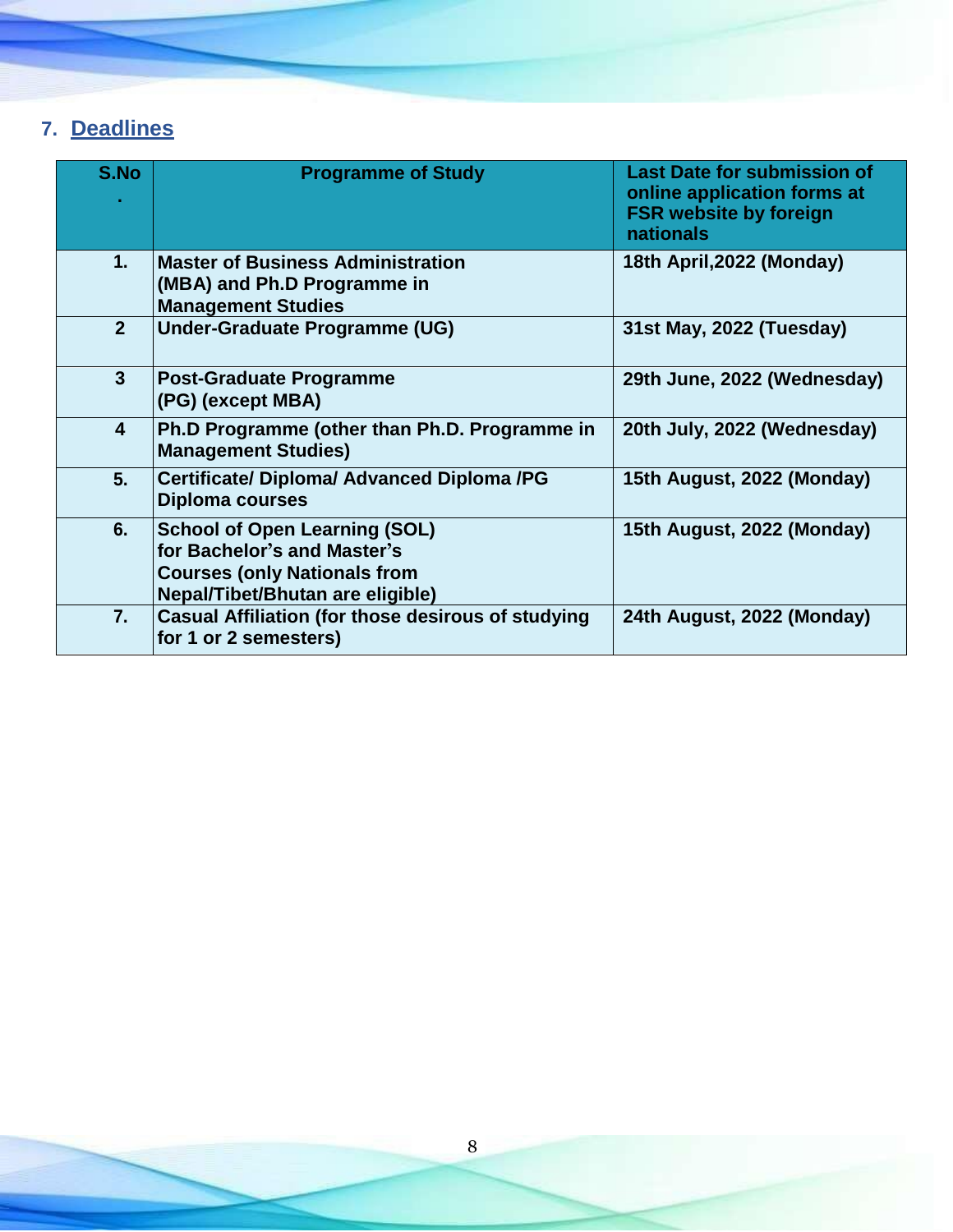# <span id="page-9-0"></span>**8. List of [Documents](mailto:ListofDocumentsreachtopreeti66@gmail.com)**

- ❖ Date of Birth Certificate
- ❖ Document Supporting 12 years of School Education
- ❖ Transcripts/ Marksheets and Degrees of academic credentials \*
- ❖ Research Proposal (For M.Phil./Ph.D.)
- ❖ Valid Certificate of TOEFL/Academic IELTS/ELPC
- ❖ Painting Portfolio (for Fine Art)
- ❖ Mp3 Audio (for Music Students) or the url link of youtube where audio/video have been uploaded.
- ❖ [Association of Indian Universities \(AIU\)](http://www.aiu.ac.in/index.asp) Certificate (wherever applicable)
- ❖ Syllabus of last qualifying examination (if applicable)
- ❖ Medical Insurance with evacuation clause \*\*
- ❖ Proof of financial support for the duration of the Certificate/ Diploma/Under-Graduate/ Post-Graduate/ M.Phil./Ph.D. enrolment. \*\*
- ❖ Recommendation letter from the parent University (for admission under part-time Affiliation)
- $\mathbf{\hat{P}}$  The biographic pages of the Passport (valid for at least six months at the time of submitting the application)
- ❖ Citizenship card by Nepalese nationals along with the biographic pages of the Passport
- ❖ Registration Card (Tibetan Nationals only)
- ❖ Refugee status Certificate from UNHCR (if applicable)
- ❖ Working Diplomats: NOC from Protocol Division of MEA, Government of India
- ❖ Certificate of Migration (wherever applicable)
- ❖ No Objection Certificate from employer (if in regular job and availing of leave for the duration of study in India)

*\*Foreign nationals studying through the Indian Boards of Examinations are expected to submit their final results within 10 days of declaration of result. For others, the result has to be submitted at the earliest before the beginning of the admission process.*

*\*\*Medical insurance and Proof of Financial support are required only at the time of admission, and is not mandatory at the time of application.*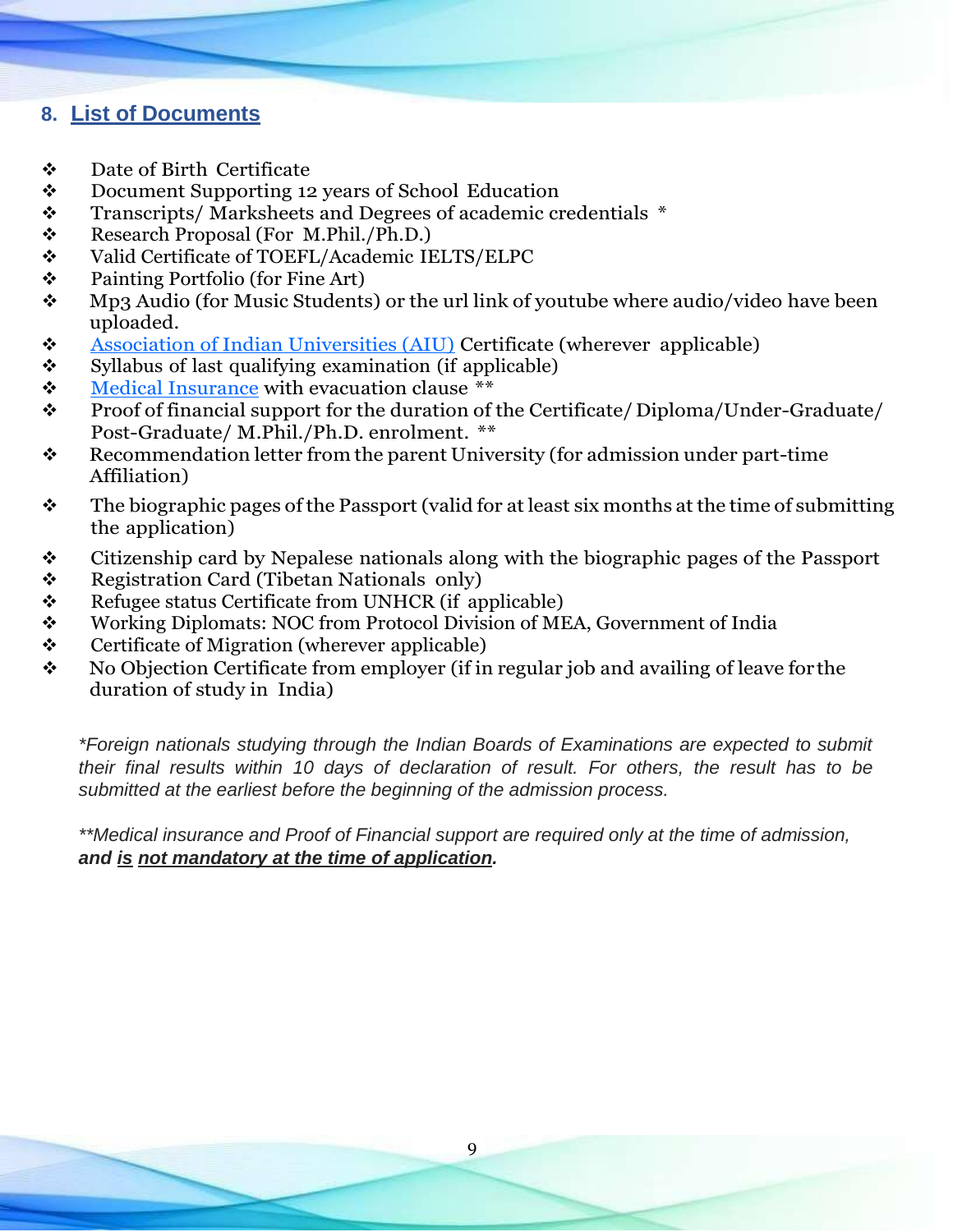# <span id="page-10-0"></span>**9. Selection Process**

Foreign nationals seeking admission in any course Certificate/ Diploma/Under-Graduate/ Post-Graduate/M.Phil./ Ph.D. are exempted from entrance test.

However for some admissions there is pre requirements along with option to undertake the test like :

- (a) For M.A. Economics , GRE score is mandatory
- (b) For MBA-FT/MBA-BE/MBA-FM/MBA-IB/MBA-HRD/Ph.D. Management ; a minimum 650 GMAT score is mandatory.

Foreign Nationals may require English Proficiency Certificate/IELTS/TOEFL.

Any sought of meeting at time of admission process in any Department for M.Phil/Ph.D is prohibited ; if informed, the admission will be cancelled.

We follow the rules of Delhi University eligibility criteria. For eligibility requirements please visit <http://oldweb.du.ac.in/uploads/COVID-19/admissions.html>

**Admission in any Course shall not be granted on predicted scores.**

**No admission will be granted except holding Student or Diplomatic Visa**

**All foreign nationals with foreign qualifications are required to submit the Equivalence certificate from [Association of Indian Universities \(AIU\)](http://www.aiu.ac.in/) with the application form. AIU address is given below:**

AIU House 16, Comrade Indrajit Gupta Marg, New Delhi-110002, India Phone: (91)-11-23230059, (91)-11-23232429 Fax: (91)-11-23232131 Email: [international@aiu.ac.in](mailto:international@aiu.ac.in) Website: [http://www.aiu.ac.in](http://www.aiu.ac.in/)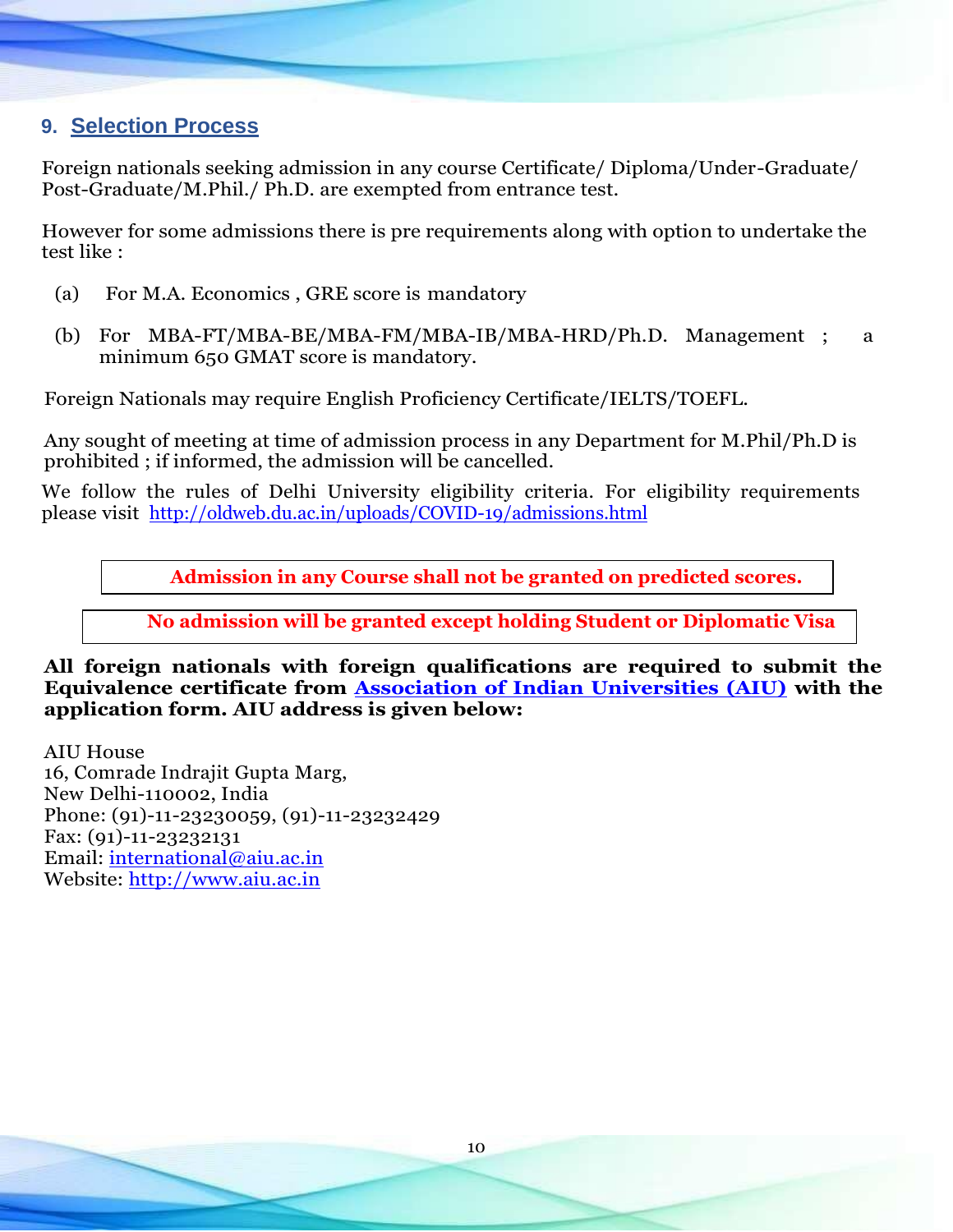## <span id="page-11-0"></span>**10. Provisional Admission**

Only those applicants who fulfill the eligibility requirements and are recommended for admission by the respective admission committee are issued a provisional admission letter by the Foreign Students' Registry (FSR) office. Copies of the provisional admission letter are sent to the (i) Embassy of the applicant's home country in New Delhi, (ii) Indian High Commission in applicant's home country, and (iii) applicant's email address. Therefore, applicants are advised to write their email addresses and other details clearly on the application forms. **Provisional admission letter does not guarantee a seat in any specific college of the University of Delhi**. The college is allotted by FSR.

All foreign students should report to the Foreign Students' Registry (FSR) office of University of Delhi by the date mentioned on the provisional admission letter. All foreign nationals entering India are required to possess a valid international travel document in the form of a national passport with a valid visa obtained from an Indian Mission or Post abroad.

# <span id="page-11-1"></span>**11. Applying for a Visa**

The Provisional Admission letter shall be used for applying for the Student/ Research visa in the Indian Embassy in the applicant's home country/country of residence. The visa must be endorsed in the name of the University of Delhi. No other endorsement will be acceptable. For more information on visa requirements, please visit <https://indianvisaonline.gov.in/visa/index.html>

**[Student Visa:](https://boi.gov.in/content/student-visa-s) Student Visa endorsed for University of Delhi** is required for enrolment in Undergraduate Programme, Post-Graduate Programme, Certificate or Diploma Programme, M. Phil. and Ph.D. Programme.

**No Admission will be granted on Tourist Visa/ X-Visa.**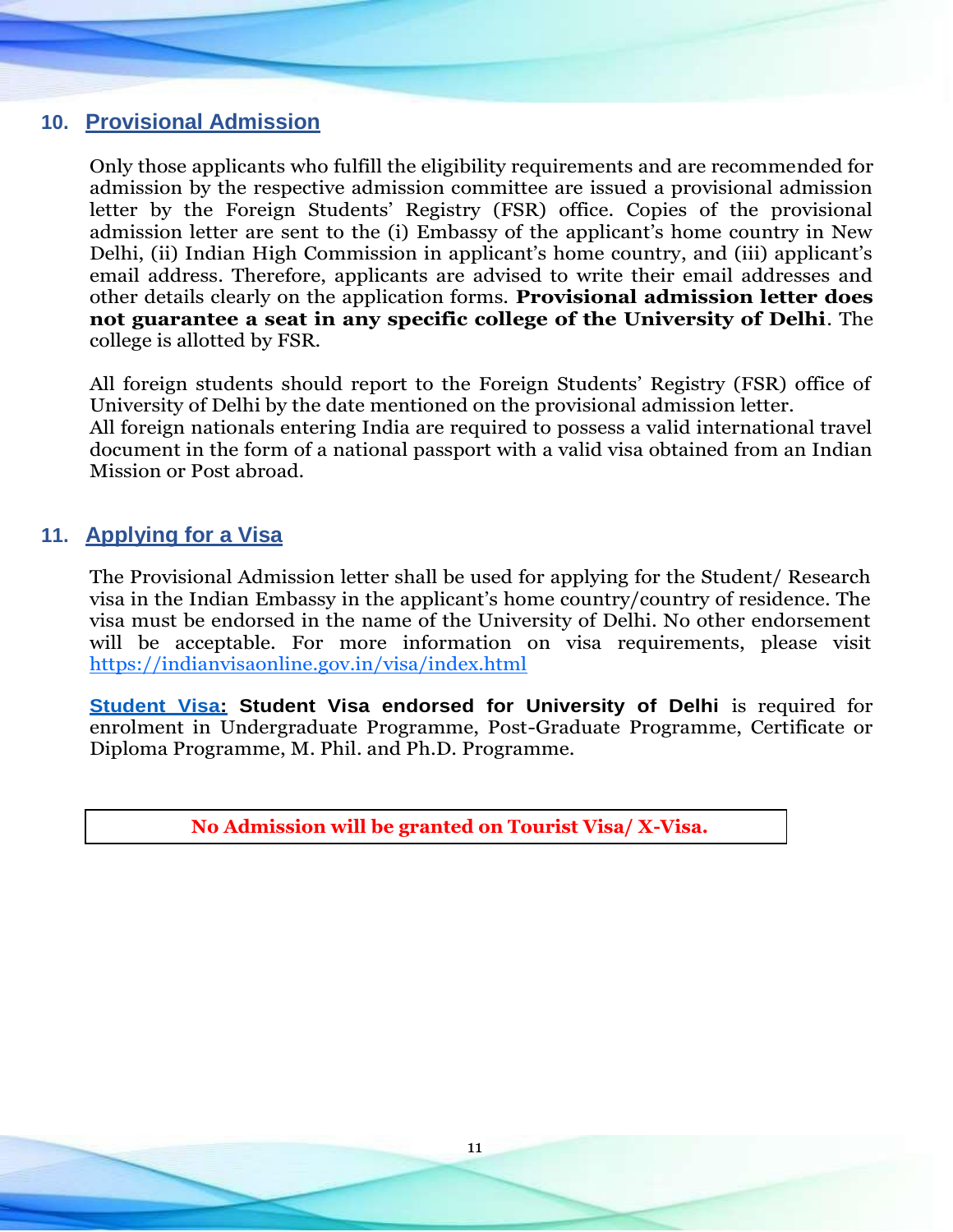# <span id="page-12-0"></span>**12. Arrival**

**A**ll foreign nationals who receive a provisional admission letter from the Foreign Students' Registry office for any programme in the University of Delhi should have a valid visa and bring all **original documents** to complete the admission process, without which no admission shall be granted.

**The visa must be endorsed in the name of the University of Delhi**. **No other endorsement will be acceptable.**



They should have adequate financial resources to cover their living expenses in Delhi. For those who would be receiving scholarships from ICCR or other sources should also ensure that they have sufficient funds to cover expenses till such time that they receive the same.

# <span id="page-12-1"></span>**13. Admission Formalities**

The candidate undergoes the following formalities at FSR office :

Candidate has to complete the arrival form at FSR office.

Verification of valid Visa, Visa endorsement, Passport, Original Education Documents, Medical Insurance, English Proficiency Certificate/ TOEFL/Academic IELTS scores, is done by FSR staff.

Candidate will be issued admission letter and is further advised to contact the Nodal Officer of allotted College/Department/Centre

# <span id="page-12-2"></span>**14. Cancellation of Admission**

**University of Delhi entertains the refund of fees (after a deduction of INR 5000) after admission till specific dates only. After September 15, 2022, no refund of whatsoever nature will be possible.**

# **15. Transfer and Change of Programme**

**As per the rules of University of Delhi, no request for any Change of Programme and / or College will be entertained after the completion of the admission process.**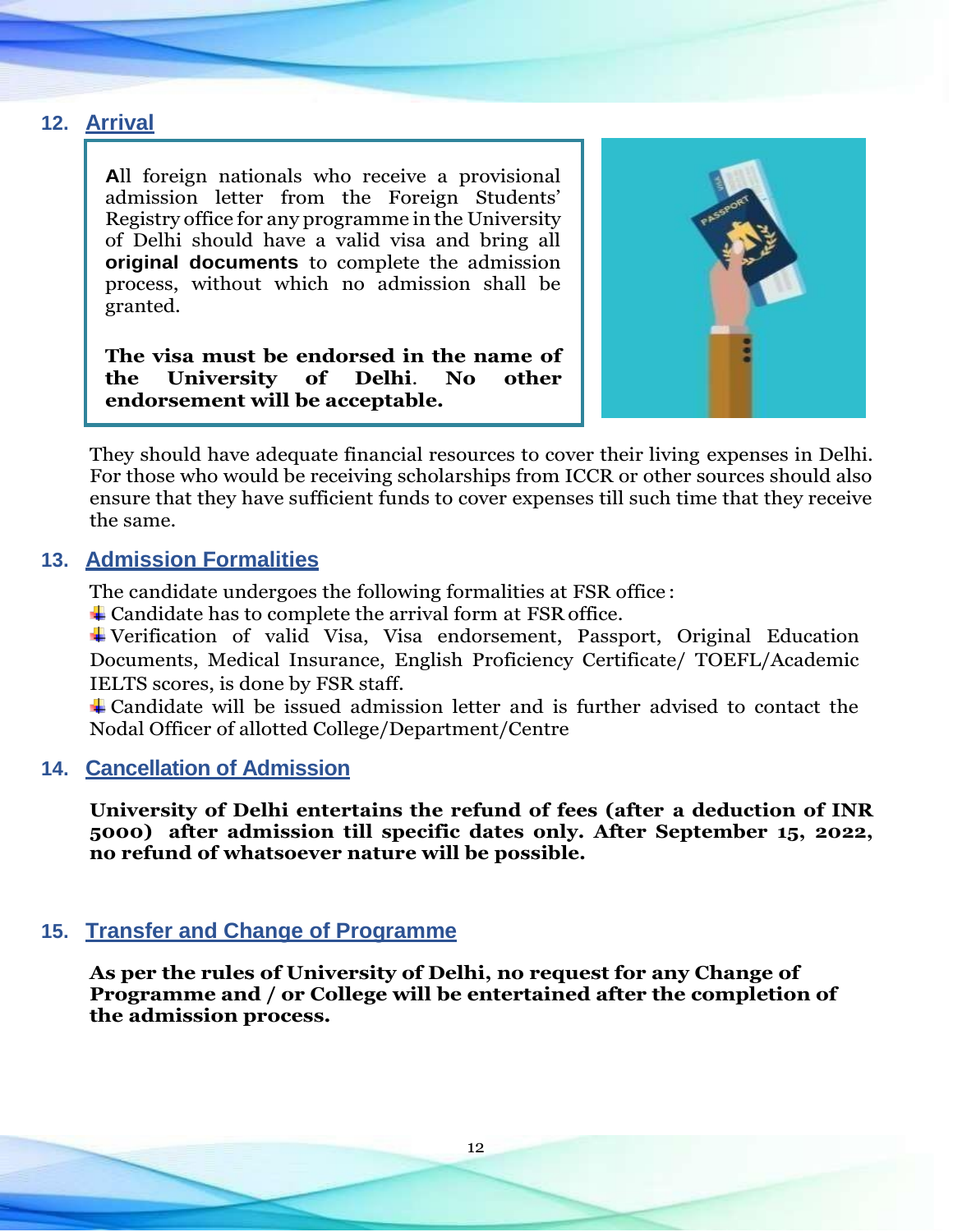# <span id="page-13-0"></span>**16. Fees**

|              |                                                         | Foreign<br>А.<br><b>Students</b><br><b>Registration</b><br>Fee (One Time) | <b>B.</b> Annual Registration fee   C. Course fee<br>Colleges/<br>payable<br>at<br>Departments/ Centre as<br>foreign nationals |                                              |
|--------------|---------------------------------------------------------|---------------------------------------------------------------------------|--------------------------------------------------------------------------------------------------------------------------------|----------------------------------------------|
| S.<br>No.    | <b>Level</b>                                            | <b>Fees</b>                                                               | <b>Fees</b>                                                                                                                    | As charged by<br>College/<br>Deptt. / Centre |
|              | Certificate/Diploma/Advanced<br>Diploma & Undergraduate | ₹40,000                                                                   | ₹18,000                                                                                                                        |                                              |
| $\mathbf{2}$ | Post Graduate                                           | ₹48,000                                                                   | ₹18,000                                                                                                                        |                                              |
| 3            | Ph.D.                                                   | ₹ 57,000                                                                  | ₹18,000                                                                                                                        |                                              |

| S.             | <b>Level</b>                                                                                                                                                                                                                                                                                                                                                 | $\mathbf{A}$  | $\bf{B}$    | $\overline{c}$ |
|----------------|--------------------------------------------------------------------------------------------------------------------------------------------------------------------------------------------------------------------------------------------------------------------------------------------------------------------------------------------------------------|---------------|-------------|----------------|
| No.            |                                                                                                                                                                                                                                                                                                                                                              | (One<br>Time) | (Annual)    | (Annual)       |
|                |                                                                                                                                                                                                                                                                                                                                                              | <b>Fees</b>   | <b>Fees</b> | <b>Fees</b>    |
| $\mathbf{1}$   | B. Sc. (Hons.) Computer Science/)                                                                                                                                                                                                                                                                                                                            | ₹40,000       | ₹18,000     | ₹1,94,000      |
|                | Other than Tibet and SAARC countries                                                                                                                                                                                                                                                                                                                         |               |             |                |
| $\overline{2}$ | Bachelor of Multimedia and Mass Communication (BMMMC)/ Five Year<br>Integrated Programme in Journalism/ B.A. (Hons.) Journalism/ Bachelor of<br>Management Studies (BMS)/ Bachelor of Business Administration (Financial<br>& Investment Analysis)/<br>B.Sc. (Hons.) Electronic Science / B.Sc. (Hons.) Nursing<br>(Rajkumari Amrit Kaur College of Nursing) | ₹40,000       | ₹18,000     | ₹1,94,000      |
|                | Other than Tibet and SAARC countries                                                                                                                                                                                                                                                                                                                         |               |             |                |
| 3              | MBA-IB/MBA-HRD                                                                                                                                                                                                                                                                                                                                               | ₹48,000       | ₹18,000     | ₹ $3,24,000$   |
| 4              | Other than Tibet and SAARC countries<br>MBA- Full Time/ MBA-BE/ MBA-FM<br>Other than Tibet and SAARC countries                                                                                                                                                                                                                                               | ₹48,000       | ₹18,000     | ₹ $3,24,000$   |
| 5              | Master of Computer Application/M.Sc. Computer Science/<br>M.Sc. Food and Nutrition/ M.Sc. Nursing (Rajkumari Amrit<br>Kaur College of Nursing)<br>Other than Tibet and SAARC countries                                                                                                                                                                       |               | ₹18,000     | ₹1,29,000      |
|                | M. Sc. Informatics, Master of Journa<br>(Brought at par with the<br>M. Tech in Microwave Electronics,<br>prevalent profession al<br>M. Sc. Electronics,<br>courses <sub>)</sub><br>M. Sc. Plant Molecular Biology,<br>M. Sc Biochemistry,<br>M. Sc. Genetics,<br>M. Sc. Biophysics<br>Other than Tibet and<br><b>SAARC</b> countries                         | ₹48,000       | ₹18,000     | ₹1,29,000      |
|                | (Brought at par with the prevalent<br>B.Sc.(hons.) Biochemistry,<br>professional courses<br>Bachelor of Ayurvedic Medicine<br>& Surgery (BAMS),<br>Bachelor of Unani Medicine &<br>Surgery (BUMS), Bachelor of<br>Homeopathic Medicine &<br>Surgery<br><b>Other than Tibet and</b><br><b>SAARC</b> countries                                                 | ₹40,000       | ₹18,000     | ₹1,94,000      |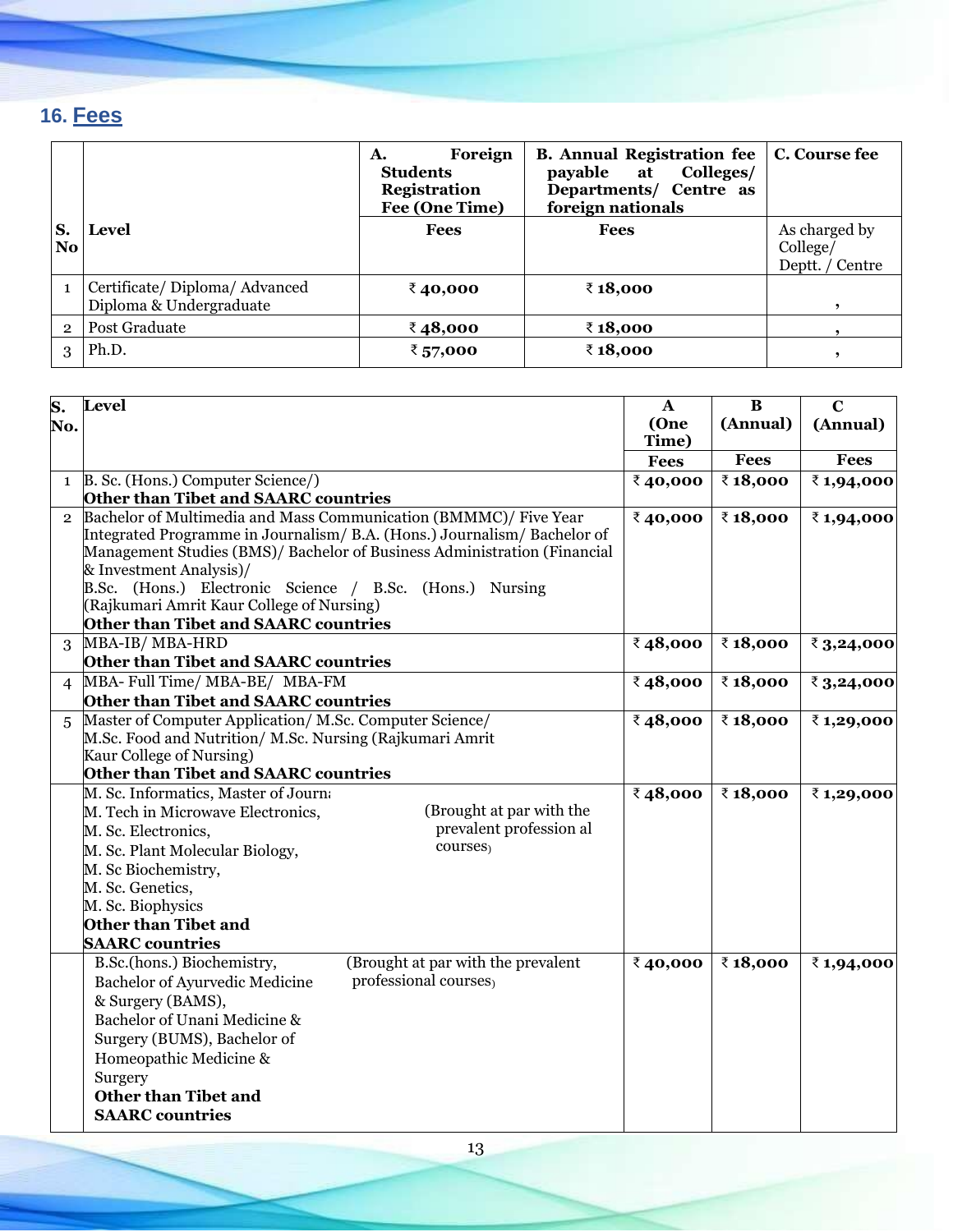*\*Tibetan students are exempted from paying Foreign Students Registration Fee (component A) and Annual fees payable to the Department/ College (Component B). They are required to pay Annual Tuition Fee and other charges at par with Indian students (Component C)*

*Students from SAARC countries and Tibetan nationals pay the course fees same as Indian students for the Courses mentioned in Component C*

*\*\* This includes tuition and other fees which varies between INR 25000 to 60000- depending on the programme of study and the College/Department/Centre.*

- $\triangleright$  The fees are to be paid in Indian Rupees (INR) through online mode of money transfer. No cash is taken in admission process.
- ➢ *For information related to Course Fee for Tibet and SAARC Countries, please check[:](http://fsr.du.ac.in/pdf/Course%20Fee%20for%20Tibet%20and%20SAARC%20Countries.pdf) [http://fsr.du.ac.in/pdf/Course%20Fee%20for%20Tibet%20and%20SAARC%20Countries.pdf.](http://fsr.du.ac.in/pdf/Course%20Fee%20for%20Tibet%20and%20SAARC%20Countries.pdf) Also note the annual course fee may slightly vary at time of admission.*

#### **17. Acommodation**

University of Delhi has one [International](http://ish.du.ac.in/) [Students'](http://ish.du.ac.in/) House for Men [\(ISH\)](http://ish.du.ac.in/) and one [International](http://ishw.du.ac.in/admissions.html) Students' Hostel for [Women](http://ishw.du.ac.in/admissions.html) available around the campus

In addition, University of Delhi has 19 [Hostels](http://www.du.ac.in/ducc/index.php?page=Hostels-at-University-of-Delhi) [\(some only for women\).](http://www.du.ac.in/ducc/index.php?page=Hostels-at-University-of-Delhi) Some seats are reserved for foreign students in each of these hostels. The seats in the hostel are allocated according to the merit.

Apart from the above, more than 15 Colleges of the University of Delhi, offer hostel facilities. However, all students may not get a hostel seat due to heavy demand.

The international students who are awarded scholarship by ICCR, New Delhi, the sponsored applicants from different foreign Governments for training and studies, shall be preferred for hostel accommodation on admission to the University as per our agreement with them.



*An offer of admission does not guarantee accommodation. Students may explore options of paying guest accommodation available in the city. The rent for accommodation varies depending upon the facilities provided.*

#### **18.Proof of Financial Support**

Foreign Nationals must give proof of adequate [financial support](http://fsr.du.ac.in/pdf/18032019-Financial%20Support.pdf) for the duration of their study in University of Delhi. The University of Delhi does not have any provision for financial aid for foreign students. It may also be noted that **Proof of Financial support is required only at the time of admission, and is not mandatory at the time of application**.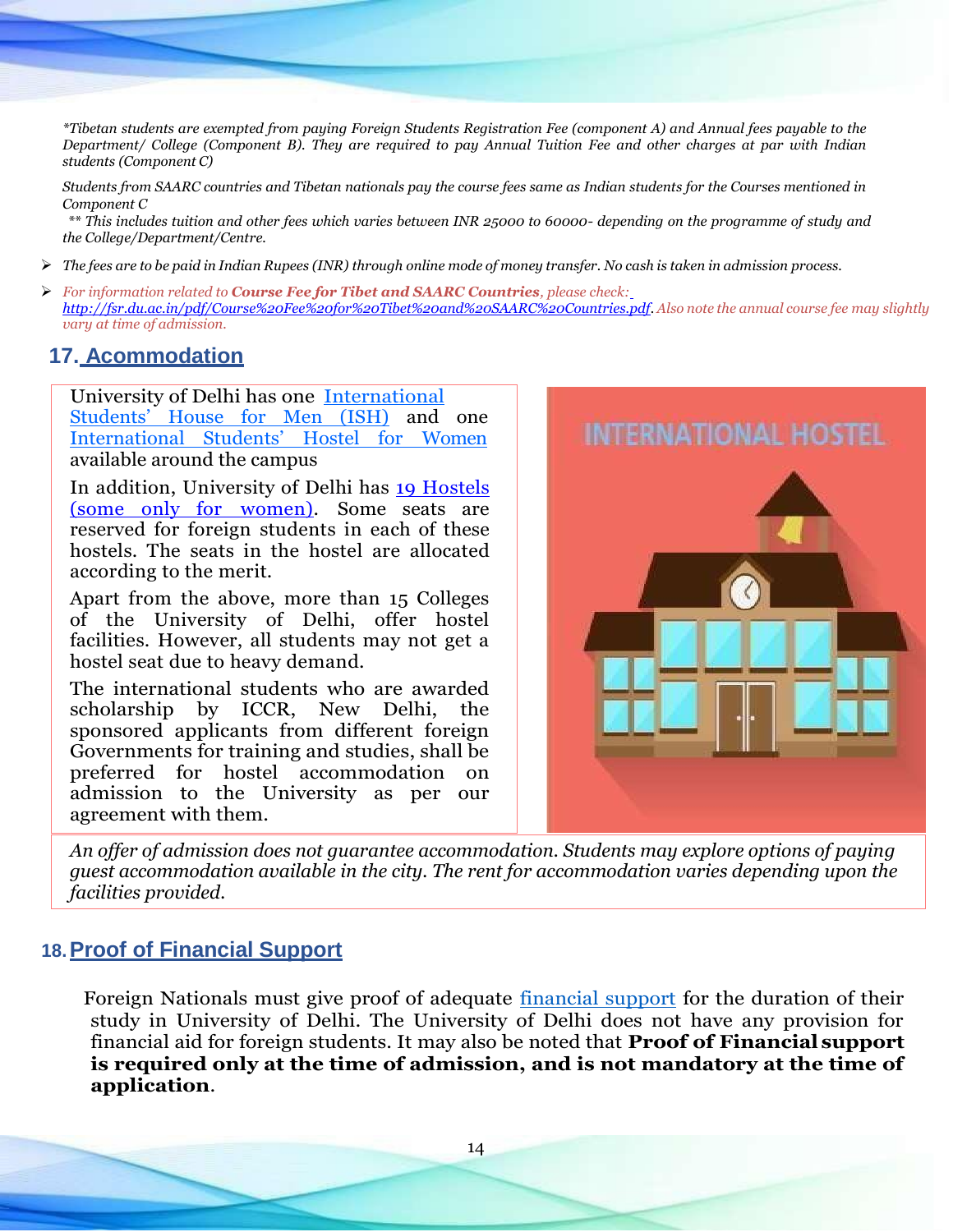# <span id="page-15-0"></span>**19.Scholarship/Financial Aid**

[Indian Council for Cultural Relations \(ICCR\),](http://www.iccr.gov.in/) Government of India offers scholarships to International candidates for their study in India. Their process of scholarship starts through the Indian diplomatic missions abroad at least 6 months before the beginning of the regular admission. The candidates interested may know more about it through:

*Indian Council for Cultural Relations (ICCR) Azad Bhawan, Indraprastha Estate, New Delhi-110002, India Contact no.- (91) 011-23379309, (91) 011-23379310, (91) 011-23379500 Websit[e:http://www.iccr.gov.in](http://www.iccr.gov.in/) Email: [poisd2.iccr@nic.in](mailto:poisd2.iccr@nic.in)*

### **University of Delhi does not have at present any provision for scholarships or financial aid for foreign students.**

#### **20. Medical Insurance**

It is mandatory for all foreign nationals to get a medical insurance policy along with an evacuation clause\* (wherever mandatory) for admission to any programme in the University of Delhi valid through the entire tenure of their studies in the University of Delhi. It may also be noted that documents of medical insurance are required only at the time of admission, and is not mandatory at the time of application.

\**An evacuation clause enables a student to claim reimbursement from the insurance agency for his/her evacuation from the country, where he/she is studying, in case he/she has to be sent back to his/her country due to medical reasons.*

#### **21. Casual/Part-time Affiliation**

❖ Students, who desire to study for a short duration (maximum two semesters) in any Under-Graduate or Post-Graduate or Research Programme not leading to an Award/Certificate/Degree at University of Delhi, and whose parent institute does not have any MoU with University of Delhi may apply for casual affiliation.

❖ Those who wish to come as exchange students may correspond with the Office of International Relations [\(http://ir.du.ac.in\)](http://ir.du.ac.in/) at [dean\\_ir@du.ac.in](mailto:dean_ir@du.ac.in)

❖ Students applying for casual affiliation should be currently enrolled for a Course of study at the University level in their home country.

❖ **A letter of recommendation from the Director/ Head of the University** (where the student is currently enrolled) should be attached with the application. The recommendation should also state clearly whether credit transfer would be required or not.

❖ The Fee Structure for casual students is the same as for Regular Students.

Students desirous of such admission are also required to complete the Online Application Form.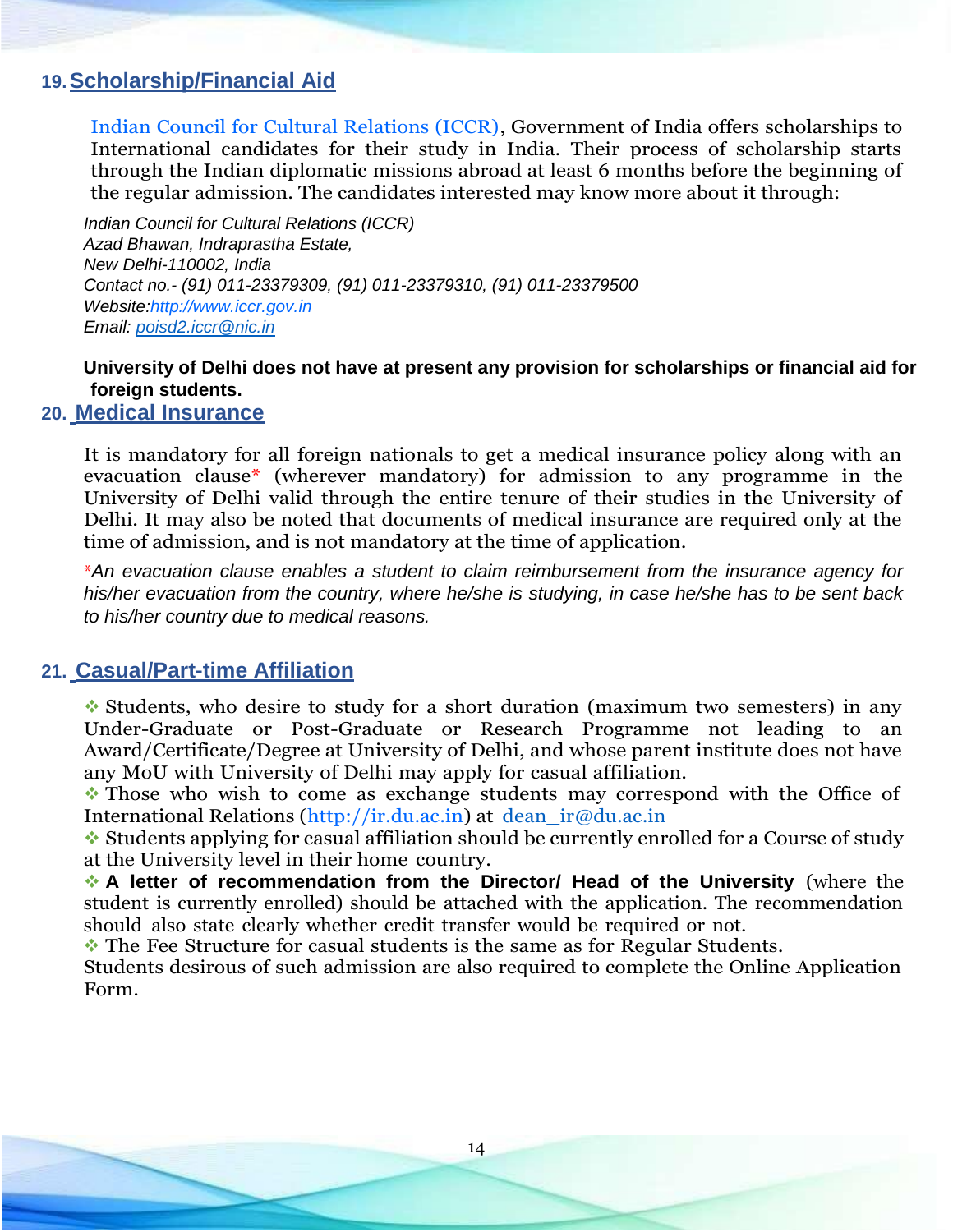# <span id="page-16-0"></span>**22.School of Open Learning (S.O.L.)**

Foreign Nationals from Nepal/ Tibet/ Bhutan or holding PIO/ OCI card or who are currently working in Delhi can apply for School of Open Learning (S.O.L). For detailed information regarding course and eligibility, please visit: <https://sol.du.ac.in/index.php>

## **23.Engineering and Medical Programmes**

There is no more admission facilities in any discipline of Engineering / Medical Programmes. There is no course in Engineering being offered at our university. If you are holding a Foreign Nationality/ Citizenship, you may contact <https://www.studyinindia.gov.in/>

## **24. Status of application**

Foreign Nationals who applied to University of Delhi through Foreign Students Registry office can track the status of their application through Online Admission Portal with their registered email-Id and password.

**The University of Delhi has not authorized any agency/ individual/ agent to act on our behalf for admissions.**